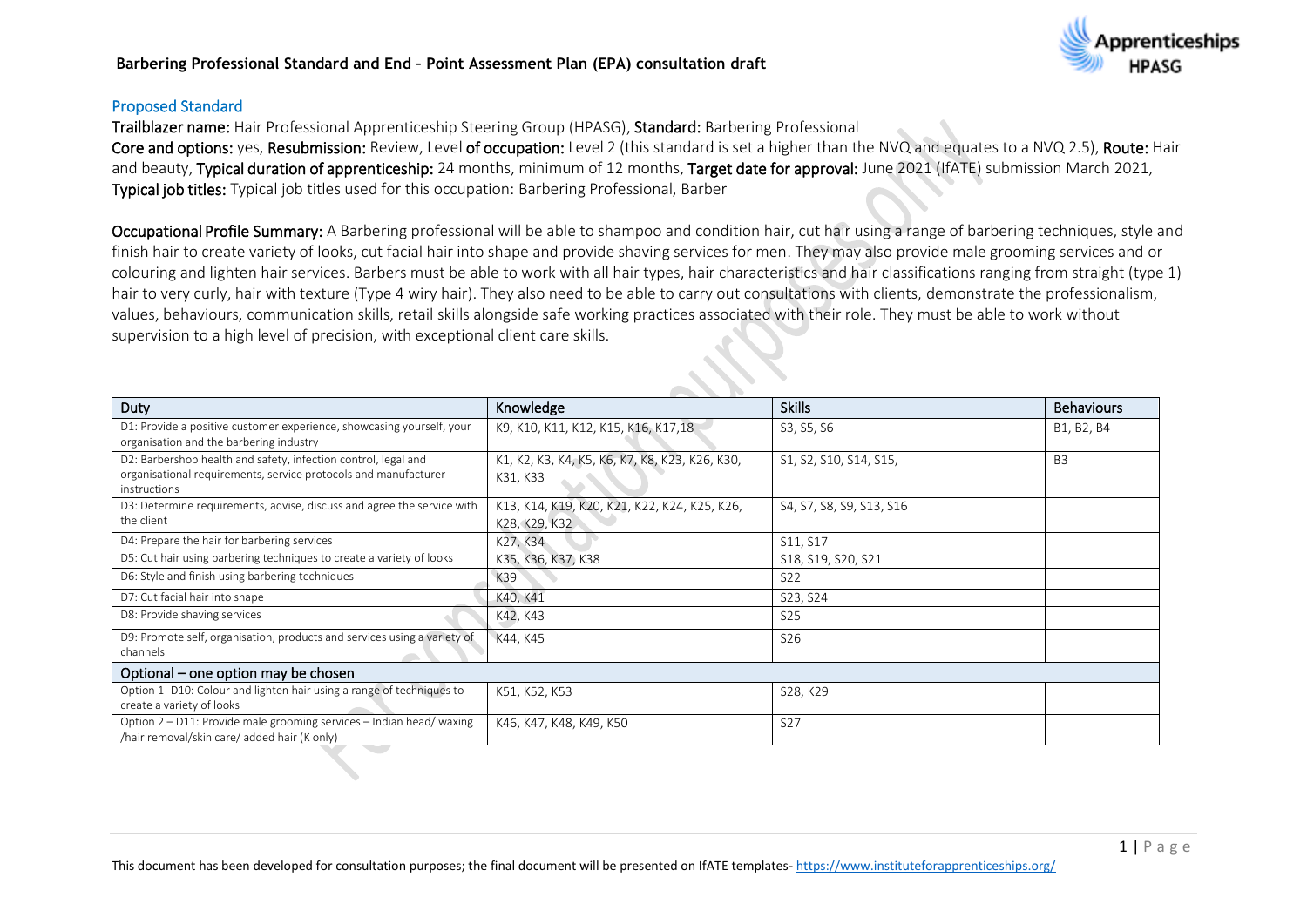

| <b>Skills</b>                |                                                                                                                                                                                                                                                                                                                                                                                                                                                                                                                                                                                                                                                                                                                                                                                                                                                                                                                                                                     |                                                                                                                                                       | Knowledge                                                                                                                                                                                                                                                                                                                                                                                                                                                                                                                                                                                                                                                                                                                                                                                                                                                                                                                                                                                                                                                                                                                                                                                                                                                                                                                                                                                     |
|------------------------------|---------------------------------------------------------------------------------------------------------------------------------------------------------------------------------------------------------------------------------------------------------------------------------------------------------------------------------------------------------------------------------------------------------------------------------------------------------------------------------------------------------------------------------------------------------------------------------------------------------------------------------------------------------------------------------------------------------------------------------------------------------------------------------------------------------------------------------------------------------------------------------------------------------------------------------------------------------------------|-------------------------------------------------------------------------------------------------------------------------------------------------------|-----------------------------------------------------------------------------------------------------------------------------------------------------------------------------------------------------------------------------------------------------------------------------------------------------------------------------------------------------------------------------------------------------------------------------------------------------------------------------------------------------------------------------------------------------------------------------------------------------------------------------------------------------------------------------------------------------------------------------------------------------------------------------------------------------------------------------------------------------------------------------------------------------------------------------------------------------------------------------------------------------------------------------------------------------------------------------------------------------------------------------------------------------------------------------------------------------------------------------------------------------------------------------------------------------------------------------------------------------------------------------------------------|
| S1<br>$\bullet$<br>$\bullet$ | Apply safe, hygienic and effective methods of working by:<br>maintaining personal hygiene, protection and presentation<br>maintaining client confidentiality and discretion before, during and<br>after the therapy treatments and experiences<br>positioning the client to meet the needs of the schedule<br>ensuring own posture and working methods minimise fatigue and the<br>risk of injury to self and client<br>ensuring environmental conditions are suitable for the client and the<br>treatment<br>keeping work area clean and tidy (products, tools and equipment)<br>using working methods that minimise the risk of cross-infection<br>promoting environmental and sustainable working practices<br>disposal of waste materials to meet legal requirements<br>infection control<br>Maintain effective, hygienic and safe working methods<br>Protect the client's clothing throughout the service<br>Correctly use Personal Protective Equipment (PPE) | K1<br>$\bullet$<br>$\bullet$<br>$\bullet$<br>$\bullet$<br>$\bullet$<br>$\bullet$<br>$\bullet$<br>$\bullet$<br>$\bullet$<br>K <sub>2</sub><br>K3<br>K5 | Legal, organisational and health and safety requirements relevant to<br>this occupation including:<br>Health and Safety at Work Act 1974<br>The Reporting of Injuries, Diseases and Dangerous Occurrences<br>Regulations (RIDDOR) 1995<br>The Health and Safety (First Aid) Regulations 1981<br>The Regulatory Reform (Fire Safety) Order 2005<br>The Manual Handling Operations Regulations 1992<br>The Control of Substances Hazardous to Health Regulations (COSHH)<br>2002<br>The Electricity at Work Regulations 1989<br>The Environmental Protection Act 1990<br>The Management of Health and Safety at Work Regulations 1999<br>The Health and Safety (Information for Employees) Regulations 1989<br>The Local Government (Miscellaneous Provisions) Act 1982<br><b>Working Time Directives</b><br><b>Cosmetic Products Regulations</b><br>Sale of Goods and service Act<br>Distance Selling Act<br><b>Trade Descriptions Act</b><br><b>GDPR</b> legislation<br>The safety considerations which must be considered when<br>completing a range of Barbering services<br>Adherence to infection control, workplace cleaning, disinfection,<br>sterilisation, supplier or manufacturer's instructions<br>K4 Client preparation and protection/ the range of protective clothing<br>that should be available to clients<br>Methods which minimise the risk of cross- infection and cross- |
|                              |                                                                                                                                                                                                                                                                                                                                                                                                                                                                                                                                                                                                                                                                                                                                                                                                                                                                                                                                                                     | K6                                                                                                                                                    | infestation<br>How to recognise and deal with suspected infections and infestations                                                                                                                                                                                                                                                                                                                                                                                                                                                                                                                                                                                                                                                                                                                                                                                                                                                                                                                                                                                                                                                                                                                                                                                                                                                                                                           |
| S <sub>2</sub>               | Adhere to workplace, suppliers' or manufacturers' protocols and<br>instructions for the safe use of equipment, materials and products                                                                                                                                                                                                                                                                                                                                                                                                                                                                                                                                                                                                                                                                                                                                                                                                                               | K7<br>K8                                                                                                                                              | Legal and organisational requirements, industry and government<br>guidelines<br>Legal and organisational requirements for the use of tools,<br>equipment, materials and products                                                                                                                                                                                                                                                                                                                                                                                                                                                                                                                                                                                                                                                                                                                                                                                                                                                                                                                                                                                                                                                                                                                                                                                                              |
|                              |                                                                                                                                                                                                                                                                                                                                                                                                                                                                                                                                                                                                                                                                                                                                                                                                                                                                                                                                                                     | K9                                                                                                                                                    | Professionalism, values, Industry codes of practice and ethics                                                                                                                                                                                                                                                                                                                                                                                                                                                                                                                                                                                                                                                                                                                                                                                                                                                                                                                                                                                                                                                                                                                                                                                                                                                                                                                                |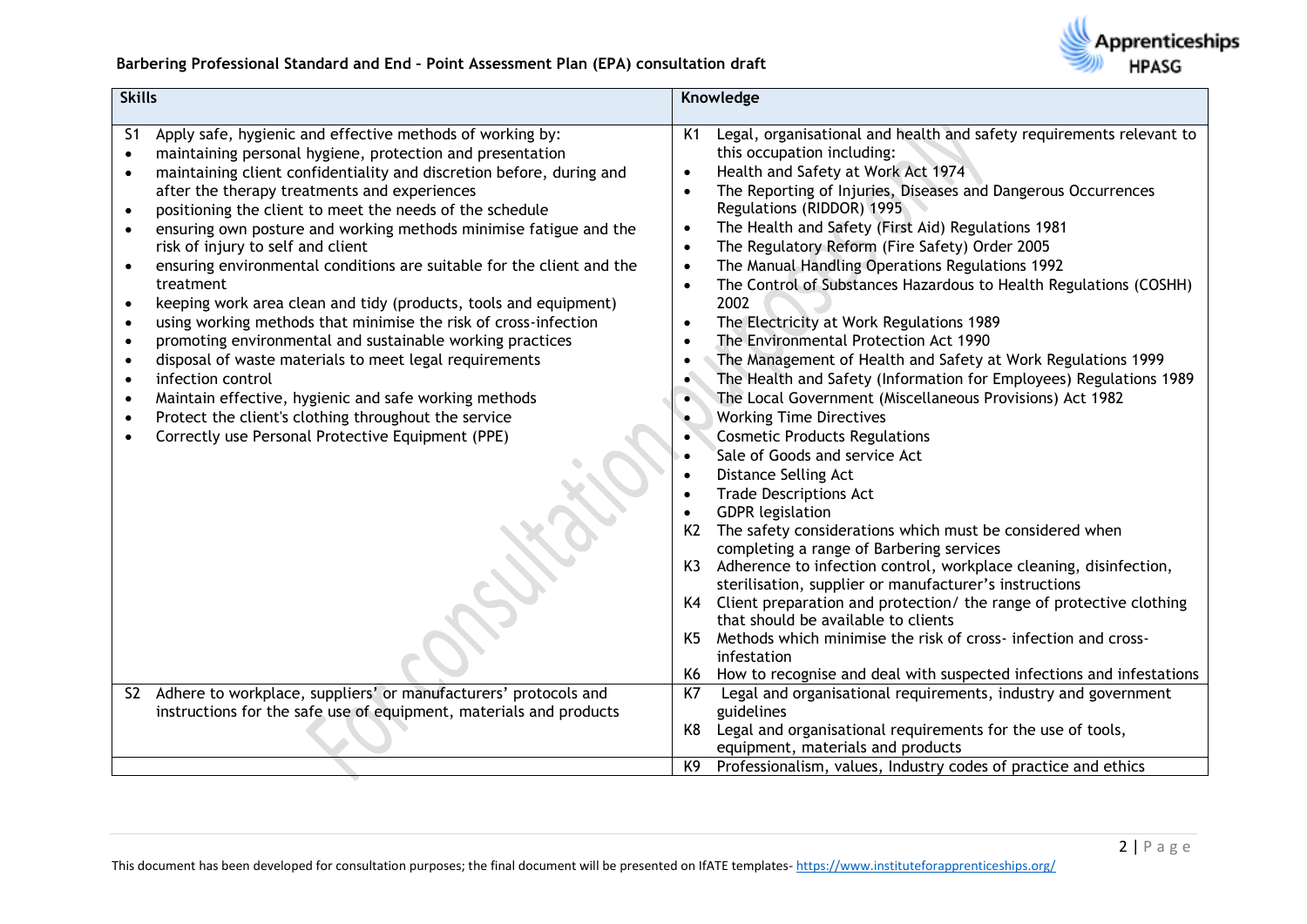

# **Barbering Professional Standard and End – Point Assessment Plan (EPA) consultation draft**

| Ensure personal hygiene and protection meets industry, organisational<br>S <sub>3</sub> | K10 Industry and organisational standards of appearance                                                                                      |
|-----------------------------------------------------------------------------------------|----------------------------------------------------------------------------------------------------------------------------------------------|
| and local authority requirements                                                        | K11 Reducing risk of injury to self and others; posture                                                                                      |
|                                                                                         | K12 Methods of personal hygiene, protection                                                                                                  |
| S4 Carry out customer engagement and management skills such as booking                  | K13 How to provide advice and recommendations on the products and                                                                            |
| appointment, answering enquiries, taking payments, recommending                         | services provided in the Barbershop                                                                                                          |
| services and products                                                                   | K14 Customer care and the client journey, including reception,                                                                               |
|                                                                                         | housekeeping, front of house skills                                                                                                          |
|                                                                                         |                                                                                                                                              |
| Work as part of a team to support the barbershop<br>S5                                  | K15 Teamwork principles                                                                                                                      |
| Use communication and etiquette that suits and is appropriate to the<br><b>S6</b>       | K16 barbershop culture, history, types of barbershop, growth,                                                                                |
| workplace                                                                               | developments in services and technology, approach, recognition/                                                                              |
|                                                                                         | popularity                                                                                                                                   |
|                                                                                         | K17 How communicate, behave /how to meet and greet clients/ client                                                                           |
|                                                                                         | care principles and practices                                                                                                                |
|                                                                                         | K18 Why effective communication is important for your Barbershop's                                                                           |
|                                                                                         | business                                                                                                                                     |
| Identify from your client's previous records/history when available, any<br>S7          | K19 Identify the requirements of the client by questioning and                                                                               |
| factors likely to affect services                                                       | observation                                                                                                                                  |
| Determine requirements, advise, discuss and agree the service with the<br>S8            | K20 Visual aids for client consultation                                                                                                      |
| client                                                                                  | K21 When and how to determine and confirm client requirements                                                                                |
|                                                                                         |                                                                                                                                              |
| Examine and analyse the hair, skin and scalp<br>S9                                      | K22 How to complete hair skin and scalp analysis for a barbering service                                                                     |
| S10 Complete all relevant tests                                                         | including the identification of adverse hair and scalp conditions<br>K23 Barbershop procedures and manufacturers' protocols, instructions in |
|                                                                                         | relation to conducting tests, how and when tests are carried out on                                                                          |
|                                                                                         | hair, the importance of carrying out tests and the potential                                                                                 |
|                                                                                         | consequences of failing to do so                                                                                                             |
|                                                                                         | K24 Hair characteristics:                                                                                                                    |
|                                                                                         | K25 Hair classifications                                                                                                                     |
|                                                                                         | K26 Direct and indirect cross- infection / How to recognise contra-                                                                          |
|                                                                                         | indications that would prevent or restrict a service and the                                                                                 |
|                                                                                         | implications of Barbering services                                                                                                           |
| S11 Maintain the client's privacy and comfort during a barbering service                | K27 How to maintain the client's privacy and comfort during a barbering                                                                      |
|                                                                                         | service                                                                                                                                      |
| S12 Advise clients (new and regular) on services and products                           | K28 The type of advice and recommendations that should be provided to                                                                        |
|                                                                                         | client during a barbering service                                                                                                            |
| S13 Confirm services, products, duration and costs                                      | K29 the types and range of services and products offed in barbershops,<br>their duration and cost                                            |
|                                                                                         |                                                                                                                                              |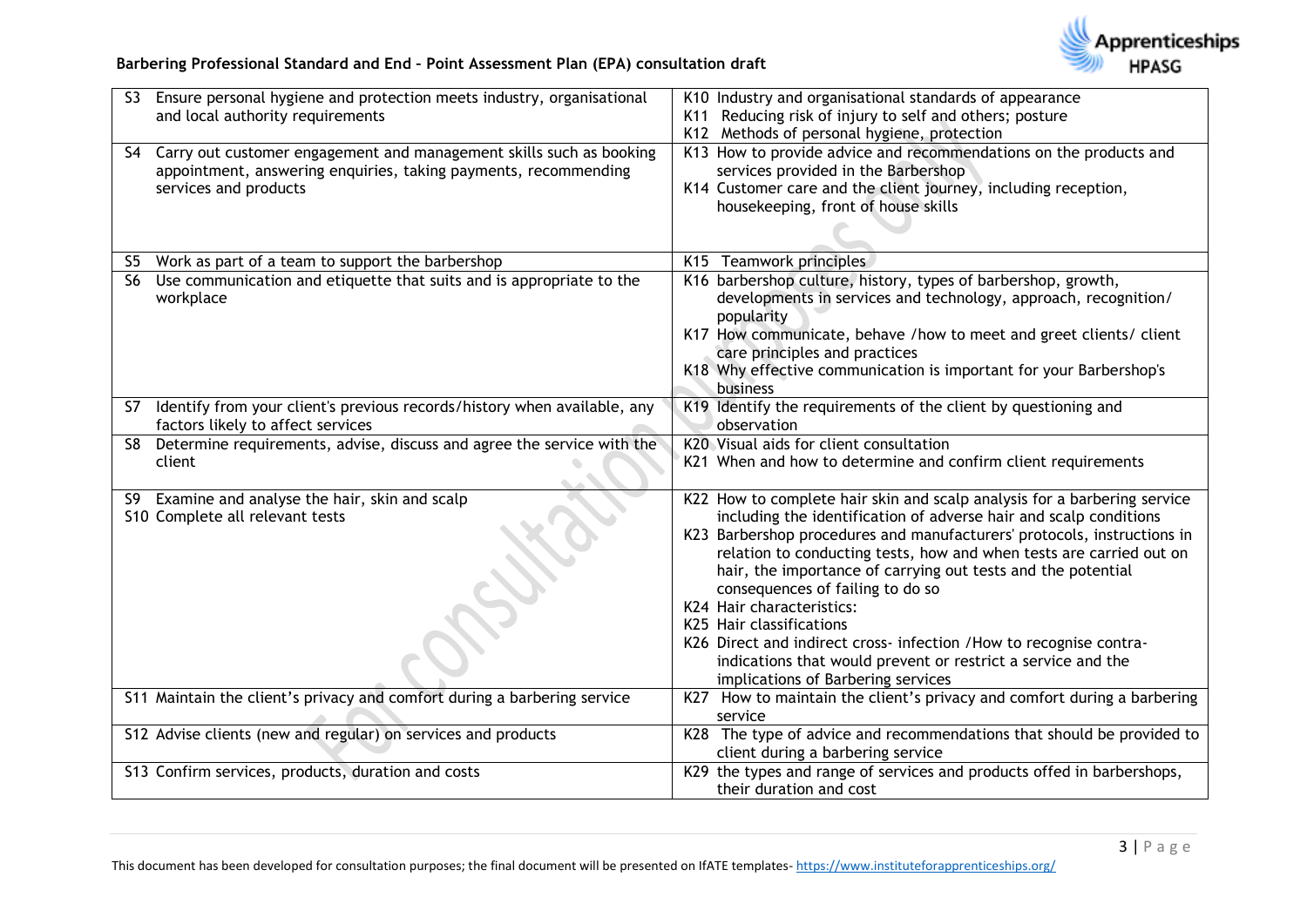

# **Barbering Professional Standard and End – Point Assessment Plan (EPA) consultation draft**

| S14 Complete and maintain client records                                                                                                                                                                                                                                                                                                                                                | K30 How to complete the client records used in your organisation and the<br>importance and reasons for recoding consultations, gaining client<br>consent                                                                                                                                                                                                                                                          |
|-----------------------------------------------------------------------------------------------------------------------------------------------------------------------------------------------------------------------------------------------------------------------------------------------------------------------------------------------------------------------------------------|-------------------------------------------------------------------------------------------------------------------------------------------------------------------------------------------------------------------------------------------------------------------------------------------------------------------------------------------------------------------------------------------------------------------|
| S15 Identify and report problems which cannot be dealt with to the relevant<br>person(s)                                                                                                                                                                                                                                                                                                | K31 The types of problems that can occur that should be reported and<br>the person to whom they should be reported<br>and when to seek advice                                                                                                                                                                                                                                                                     |
| S16 Provide advice and guidance on pre, during and post service                                                                                                                                                                                                                                                                                                                         | K32 the types of advice and guidance post service including home care,<br>influencing factors damage                                                                                                                                                                                                                                                                                                              |
|                                                                                                                                                                                                                                                                                                                                                                                         | K33 Basic science / basic structure of hair and skin / the growth cycle of<br>hair                                                                                                                                                                                                                                                                                                                                |
| Prepare the hair for barbering services including shampoo, condition and<br>treat hair                                                                                                                                                                                                                                                                                                  | K34 How shampoos, tonics and conditioning products affect the hair and<br>scalp, and the various effects of conditioning treatments                                                                                                                                                                                                                                                                               |
| S18 Cutting hair using barbering techniques to create a variety of looks<br>Including club cutting, scissor over comb, clipper over comb, outlining,<br>freehand, layering, graduating, texturising, and razor cutting.<br>S19 Create a range of looks and neckline shapes to include flat top, and<br>uniform layer neckline shapes: square, tapered, skin fade, and full neck<br>line | K35 How and when to use different cutting techniques and relevant tools<br>and the effects achieved, weight distribution and working with the<br>natural growth patterns of the hair, cutting angles and resulting<br>weight distribution, balance and the degree of graduation<br>K36 How to create a range of looks and neckline shapes                                                                         |
| S20 Creatively restyle hair using a combination of barbering techniques                                                                                                                                                                                                                                                                                                                 | K37 How to creatively restyle hair using a combination of barbering<br>techniques                                                                                                                                                                                                                                                                                                                                 |
| S21 Create basic outlines and detailing in hair                                                                                                                                                                                                                                                                                                                                         | K38 How to create basic outlines and detailing in hair                                                                                                                                                                                                                                                                                                                                                            |
| S22 Style and finish men's hair including the use of styling tools and<br>equipment, blow dry, and finger dry                                                                                                                                                                                                                                                                           | K39 How to style and finish men's hair -Current techniques for drying<br>and finishing hair, drying and finishing products, tools and<br>equipment available for drying and finishing men's hair                                                                                                                                                                                                                  |
| S23 Design, create and maintain a range of facial hair shapes including full<br>beard, partial beard and moustache<br>S24 Identify factors likely to influence the service                                                                                                                                                                                                              | K40 How to Cut beards and moustaches to maintain their shape<br>K41 How to create and follow a guideline for tapered beard lines, beard<br>outlines and moustaches, how to cut different facial hair shapes<br>using cutting techniques, beard and moustache shapes that do not<br>require the use of razors, and create outline and detailing design in<br>hair                                                  |
| S25 Provide shaving services including preparing the hair and skin for<br>shaving, products, tools and equipment, PPE, full shave and partial<br>shave including hot towels, lathering products, basic face massage, and<br>finishing products                                                                                                                                          | K42 How to complete a shaving service to include: the types of blades<br>available, lathering products, the structure and function of the skin,<br>the scalp/ and facial skin disorders commonly affecting men,<br>lathering and the function it performs on the skin, in-growing hairs,<br>and the effect of heat on the hair and skin.<br>K43 The use of Personal Protective Equipment during a shaving service |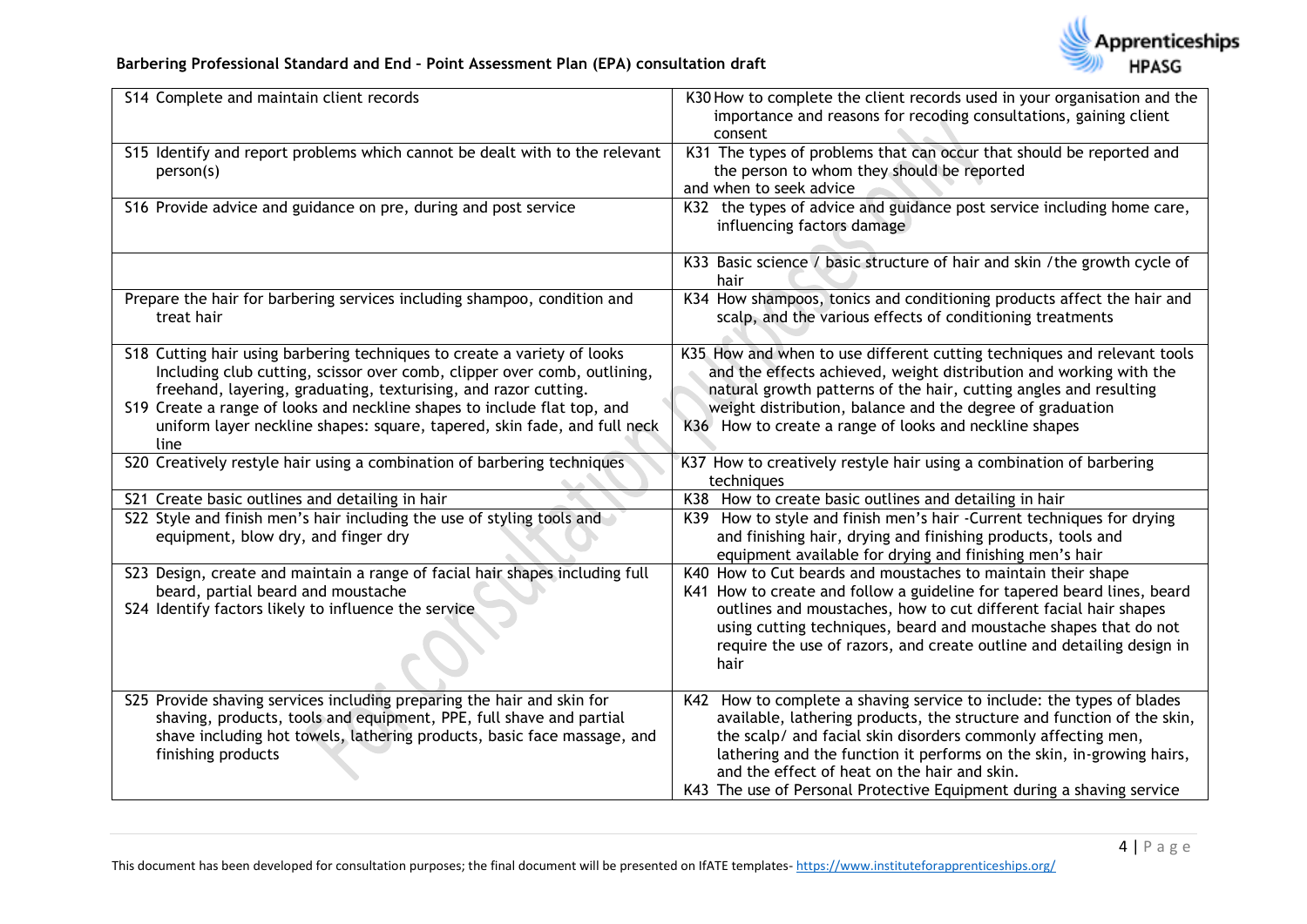

| S26 Promote yourself, your organisation, products and services via a variety<br>of social channels                                                                                                                                  | K44 How social media can be used to promote yourself and your<br>organisation                                                                                                                                                                                                                        |
|-------------------------------------------------------------------------------------------------------------------------------------------------------------------------------------------------------------------------------------|------------------------------------------------------------------------------------------------------------------------------------------------------------------------------------------------------------------------------------------------------------------------------------------------------|
|                                                                                                                                                                                                                                     | The benefits, restrictions and drawbacks of using social media<br>K45                                                                                                                                                                                                                                |
| Option 1 - male grooming                                                                                                                                                                                                            |                                                                                                                                                                                                                                                                                                      |
| S27 Provide male grooming services including Indian head, removing<br>unwanted hairs (waxing and threading), facial and skin care                                                                                                   | K46 How to carry out a range waxing services including eyebrow,<br>hairline, ear and nose<br>K47 How to provide threading services<br>K48 How to provide services to improve and maintain skin condition<br>K49 How to Perform Indian head massage treatments                                        |
|                                                                                                                                                                                                                                     | The range of temporary barbering and male grooming<br>K50<br>enhancements such as wigs, postiches, weaves, plaits, dreads,<br>camouflage products, sprays, added hair, hair thickeners and tonics                                                                                                    |
| Option 2 - Colour and lighten hair                                                                                                                                                                                                  |                                                                                                                                                                                                                                                                                                      |
| S28 Colour and lighten hair men's hair using a range of techniques including<br>full head using temporary, semi-permanent, quasi-permanent,<br>permanent colour application, and basic colour change (depth and tone)<br>techniques | K51 How to prepare for colouring and lightening                                                                                                                                                                                                                                                      |
| S29 Resolve basic colouring problems                                                                                                                                                                                                | K52 How to resolve basic colouring problems                                                                                                                                                                                                                                                          |
|                                                                                                                                                                                                                                     | K53 The principles of colour selection, how the natural pigment within<br>hair affects the choice of colour and colouring products, the effect<br>of different colouring and lightening products on the hair structure,<br>and when to use the different types of lighteners and toners<br>available |

### Behaviours

- B1 Demonstrate good verbal and non-verbal communication skills
- B2 Demonstrate professionalism and a passion for the industry: a commitment to quality and continuous improvement, a positive attitude and team working, work under pressure, observe time management and self-management
- B3 Facilitates safe working practices ensures safety of self and others, challenges safety issues
- B4 Maintains professional ethics: integrity, respect, empathy, client confidence, confidentiality and discretion

pprenticeships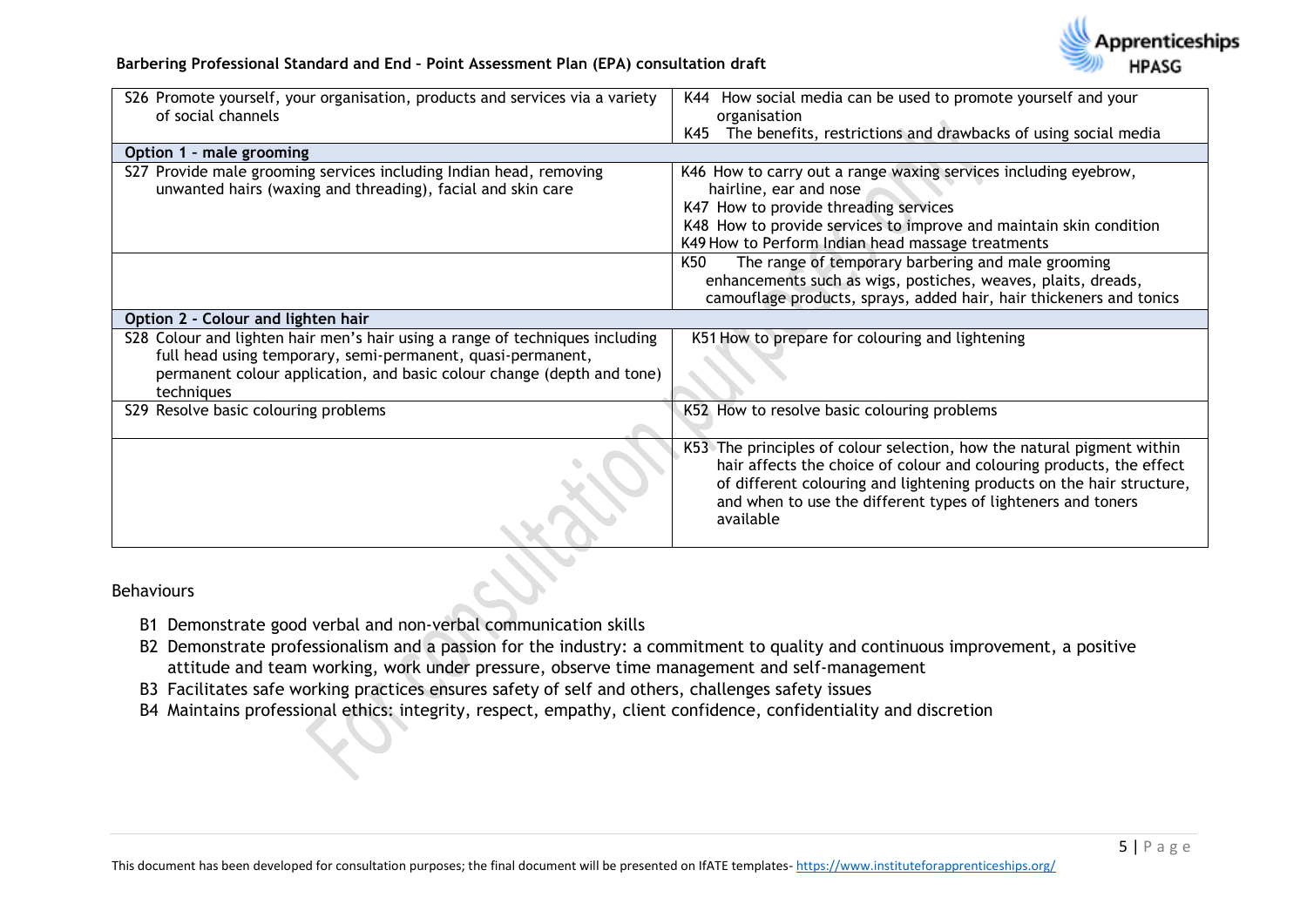| Proposed Barbering Professional End-point Assessment summary                                                                                                                                                                                                                                                                                                                                                                                                                                                                                                                                                                                                                                                                                                                                                                                                                                                                                                                                                                                                                                                                                                                             |                      |  |
|------------------------------------------------------------------------------------------------------------------------------------------------------------------------------------------------------------------------------------------------------------------------------------------------------------------------------------------------------------------------------------------------------------------------------------------------------------------------------------------------------------------------------------------------------------------------------------------------------------------------------------------------------------------------------------------------------------------------------------------------------------------------------------------------------------------------------------------------------------------------------------------------------------------------------------------------------------------------------------------------------------------------------------------------------------------------------------------------------------------------------------------------------------------------------------------|----------------------|--|
| Assessment Method 1 - Computer based, multi choice written test (online)                                                                                                                                                                                                                                                                                                                                                                                                                                                                                                                                                                                                                                                                                                                                                                                                                                                                                                                                                                                                                                                                                                                 |                      |  |
| The Knowledge Test is an accurate way to test the apprentice's underpinning knowledge that may not naturally occur in other<br>assessment methods. These questions will consist of closed response questions (multiple-choice questions). The multiple- choice<br>questions will have four options of which one will be correct. The questions must be varied to avoid the text becoming too<br>predictable yet allow assessment of the relevant knowledge. Apprentices must have 80 minutes to complete the test                                                                                                                                                                                                                                                                                                                                                                                                                                                                                                                                                                                                                                                                        |                      |  |
| Duties covered (knowledge only):<br>D2: Barbershop health and safety, infection control, legal and organisational requirements, service protocols and manufacturer<br>instructions (industry and legal requirements)<br>D3: Determine requirements, advise, discuss and agree the service with the client (tests and science)<br>D4: Shampoo, condition and treat hair and scalp (science)<br>D7: Colour and lighten hair using a range of techniques (science)                                                                                                                                                                                                                                                                                                                                                                                                                                                                                                                                                                                                                                                                                                                          |                      |  |
| Fail/Pass<br>Assessment grade:                                                                                                                                                                                                                                                                                                                                                                                                                                                                                                                                                                                                                                                                                                                                                                                                                                                                                                                                                                                                                                                                                                                                                           |                      |  |
| Assessment method 2 - Observation with questions (only 3 apprentices at any one time)                                                                                                                                                                                                                                                                                                                                                                                                                                                                                                                                                                                                                                                                                                                                                                                                                                                                                                                                                                                                                                                                                                    |                      |  |
| Observation 1 &2 - Cut and finish hair using barbering techniques to create a variety of looks<br>(D2,D3,D4,D5,D6<br>Barbershop health and safety, infection control, legal and organisational requirements, service protocols<br>$\bullet$<br>and manufacturer instructions (D2)<br>Determine requirements, advise, discuss and agree the service with the client - hair analysis, tests and<br>$\bullet$<br>client records, health and safety, legal and organisational requirements, treatment protocols and<br>manufacturer instructions (D3)<br>Prepare the hair for barbering services (D4)<br>$\bullet$<br>Two barbering looks including:<br>$\bullet$<br>Two of the neckline shapes<br>$\circ$<br>Two of the outline shapes<br>$\circ$<br>Used all the tools and equipment<br>$\circ$<br>Cut both wet and dry hair<br>$\circ$<br>Used a minimum of 9 of the techniques (excluding eyebrow trim)<br>$\circ$<br>One drying technique<br>$\circ$<br>Used a minimum of 3 styling and finishing products<br>٠<br>used a minimum of one of the drying techniques using the relevant tools and equipment<br>achieved a minimum of one of the finished looks<br>Provide aftercare advice | 1 hour 30<br>minutes |  |
| Observation 3 and 4 - Cut facial hair into shape (D7)<br>Two facial hair cuts using all relevant cutting techniques, tools and equipment including:<br>A partial beard including moustache<br>$\bullet$<br>A full beard and moustache<br>Basic outlining and detailing                                                                                                                                                                                                                                                                                                                                                                                                                                                                                                                                                                                                                                                                                                                                                                                                                                                                                                                   | 1 hour               |  |
| Observation 5 - Shaving services (D8)<br>One full shaving service using all relevant tools and equipment including:<br>$\bullet$<br>Used pre-shave and finishing product<br>Used lathering product and a lathering technique<br>Used all shaving techniques<br>$\bullet$<br><b>Optional Duties</b>                                                                                                                                                                                                                                                                                                                                                                                                                                                                                                                                                                                                                                                                                                                                                                                                                                                                                       | 45 minutes           |  |
| Only one optional duty would be completed as part of the EPA, this would be selected during at the start of<br>the apprenticeship<br>Observation 6 - Option 1 - Colour and lighten hair using a range of techniques to create a variety of looks (D10)<br>Colour or lighting product application on a minimum of 50% of head to change the depth and tone of the<br>٠<br>hair                                                                                                                                                                                                                                                                                                                                                                                                                                                                                                                                                                                                                                                                                                                                                                                                            | 1 hour 30<br>minutes |  |

6 | P a g e